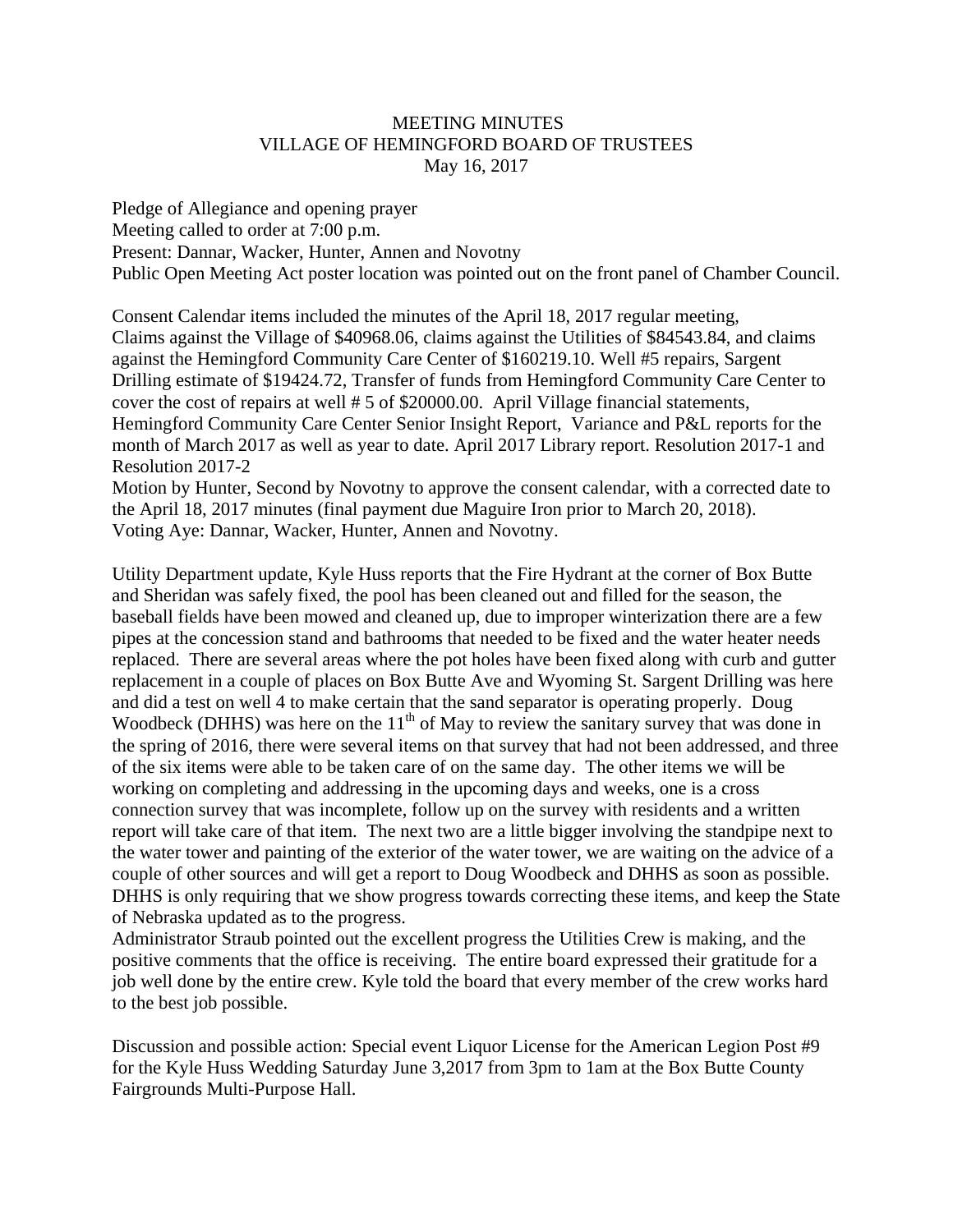Motion to approve the Special Event Liquor License for the American Legion Post #9 for June 3, 2017 by Dannar, second by Wacker. Voting Aye: Dannar, Wacker, Hunter, Annen and Novotny.

Discussion and possible action: Special Event Liquor License for Josh Hansen (AJ's) for the Ron Wood Wedding Reception June 24<sup>th</sup> 2017 at the Box butte County Fairgrounds Multi-Purpose Hall from 3pm to 1am.

Motion to approve the Special Event Liquor License for Josh Hansen (AJ's) for June 24, 2017 by Dannar Second by Novotny Voting Aye: Dannar, Wacker, Hunter, Annen and Novotny.

Discussion and possible action: Building permit approval for Jack McDonough for a 30'X40' garage at 1121 Crook Street.

Motion by Dannar, Second by Wacker to approve the building permit for Jack McDonough provided current village approved property line "set-backs" are followed and inspected by the Village Utility Crew.

Voting Aye: Dannar, Wacker, Hunter, Annen and Novotny.

Discussion and possible action: Hemingford Volunteer Fire Department Report: Chief Shad Bryner currently there are 29 members of the Fire Department there had been 89 calls of which 28 were rescue calls. New equipment for the department includes a thermal imager and multi gas detector purchased with memorial donations. Panhandle Geo Tech, Brian, would like to drill monitoring wells to do testing at the Fire Hall where fuel tanks were removed. When the tanks were removed there was some contamination under the tanks, the Nebraska DEQ requires investigation. These small wells will be drilled following the completion of the fire hall addition.

Motion by Dannar, Second by Hunter to allow Panhandle GeoTech to drill monitoring wells on the Village of Hemingford Fire Department property. Voting Aye: Dannar, Wacker, Hunter, Annen and Novotny.

Swimming Pool Report- Ammie Frost reports that the pool is ready to open, lifeguards are doing some training and opening day will be the  $29<sup>th</sup>$  of May. Staff is working on special events like family nights, movie nights, themed parties, water basketball and volleyball. Open swim will from 1pm to 6pm with lap swim from 6pm to 7pm. Swim lessons will be offered twice during the summer rather than just once. The swim team is ready for competition, there will be only one meet in Hemingford on June 24, and any volunteers or spectators are welcome.

Discussion and possible action: The League of Nebraska municipalities Municipal Accounting and Finance Conference is June 14-16 2017 in Kearney, Barb Straub is requesting to attend this conference on behalf of the Village of Hemingford.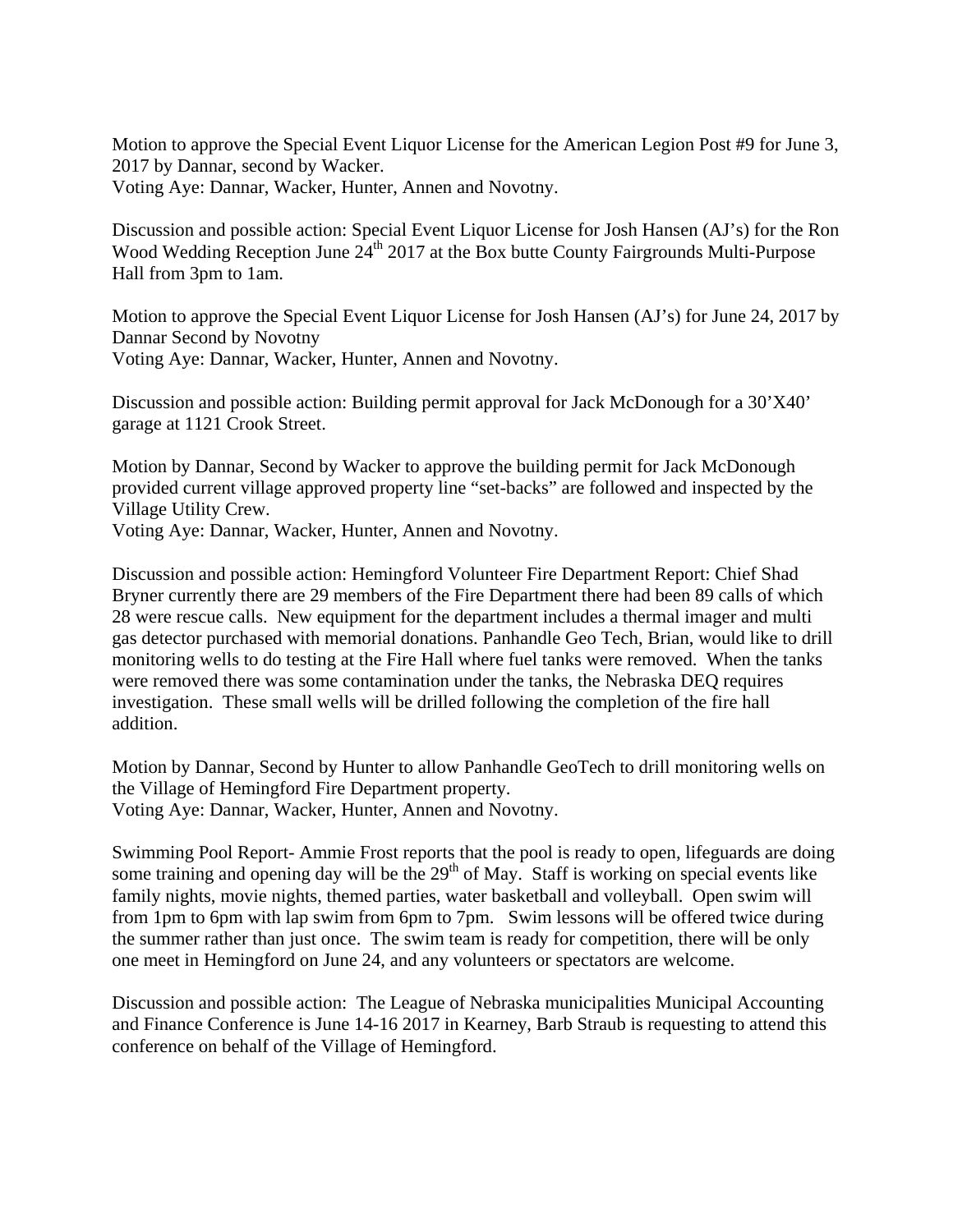Motion by Dannar, Second by Hunter to allow Barb Straub to attend the League of Nebraska municipalities Municipal Accounting and Finance Conference at a cost of \$443.00. Voting Aye: Dannar, Wacker, Hunter, Annen and Novotny.

Discussion and possible action: Resolution 2017-03 regarding a schedule for conducting a wage study and review for al Village employment positions.

Motion by Hunter, Second by Wacker to adopt Resolution 2017-3 that schedules a wage study and review every three (3) years conducted by the Village Administrator. Voting Aye: Dannar, Wacker, Hunter, Annen and Novotny.

Discussion and possible action: Creation of review committees consisting of two (2) board members and the Administrator to meet with employees of each department to review department employee policies and expectation, consider ideas and suggestions for additions or subtractions to the employee handbook. Chairman Annen suggested that Trustee Dannar work with the other Trustees to initiate the creation of these committees.

Motion by Novotny, Second by Hunter for Trustee Dannar to work with the other Board Trustees and create review committees for each employment department consisting of two (2) board members and the administrator to review and update employee policies and expectations. Voting Aye: Dannar, Wacker, Hunter, Annen and Novotny.

Discussion and possible action: Report and recommendation of the interview committee regarding the Utility Supervisor position. There was one applicant, both members of the interview committee felt that the applicant was very well suited for the position and shows the desire to do the best job for the Village possible.

Motion by Dannar, Second by Novotny to promote Kyle Huss to the position of Utility Supervisor with a pay increase of \$2.00 per hour beginning at the next pay period (May 20, 2017) and upon a successful and positive evaluation at the end of six (6) months Kyle will receive a further increase of 1.51 per hour. Voting Aye: Dannar, Wacker, Hunter, Annen and Novotny.

Motion by Dannar, Second by Hunter to excuse Chairman Annen from action on the following agenda item due to conflict of interest.

Voting Aye: Dannar, Wacker, Hunter and Novotny. Abstain: Annen

Discussion and possible action regarding the 2009 Wyoming Street improvement project special assessments, specifically the payment of the assessment by John Annen. Mr. Annen spoke, sharing some of the history of the assessment, reporting that at the time the assessment was made he tried to file a dispute that was met with some resistance. Mr. Annen is requesting a reduction in the amount of his assessment, stating that he was overcharged for curb and gutter. He was assessed as if the curb and gutter was new, when it was actually being repaired or replaced (which is Village responsibility). Mr. Annen is prepared to make payment of \$4500.00 making his total payment amount \$4870.00 if the board is willing to accept this in exchange for the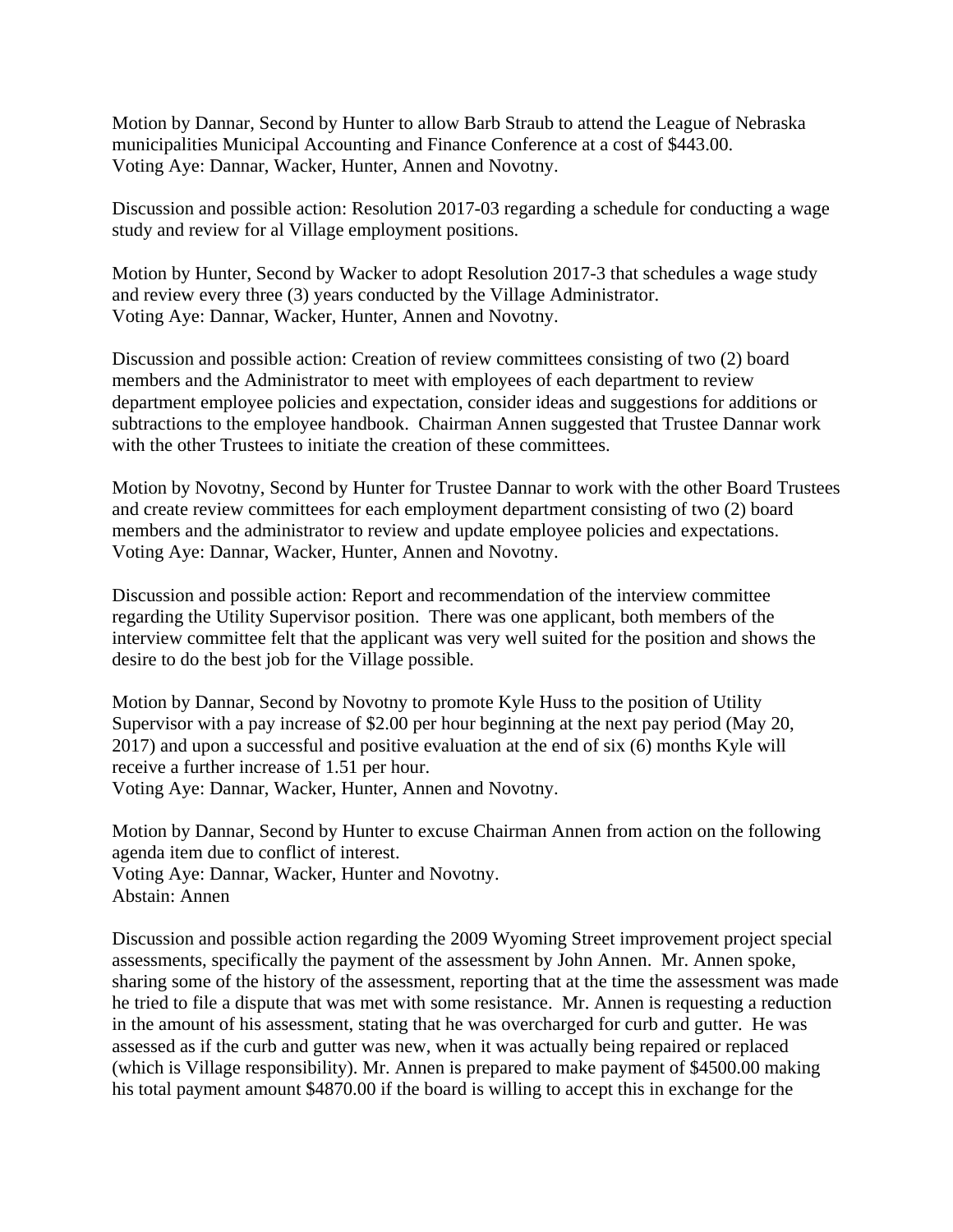release of the special assessment against his property at 312 Wyoming. After discussion the board agreed it would be beneficial to both the Village of Hemingford and Mr. Annen to accept his offer and release the special assessment on his property.

Motion by Wacker, Second by Hunter to accept payment of \$4500.00 from John Annen and release the special assessment against property at 312 Wyoming, Hemingford Nebraska owned by John Annen.

Voting Aye: Dannar, Wacker, Hunter and Novotny Abstain: Annen

First Reading –Ordinance 793 **AN ORDINANCE OF THE VILLAGE OF HEMINGFORD, NEBRASKA, RELATING TO ALL-TERRAIN VEHICLES, UTILITY-TYPE VEHICLES, AND GOLF CAR VEHICLES; TO ALLOW THE OPERATION OF ALL-TERRAIN VEHICLES, UTILITY-TYPE VEHICLES AND GOLF CAR VEHICLES WITHIN THE CORPORATE LIMITS UNDER CERTAIN CIRCUMSTANCES; TO IMPOSE RESTRICTIONS ON THE USE OF ALL-TERRAIN VEHICLES, UTILITY-TYPE VEHICLES, AND GOLF CAR VEHICLES; TO ESTABLISH PENALTIES FOR VIOLATION; REPEALING ANY ORDINANCES OR OTHER PROVISIONS IN CONFLICT THEREWITH, DIRECTING THE PUBLICATION OF THIS ORDINANCE AND PRESCRIBING THE TIME WHEN THIS ORDINANCE SHALL BE IN FULL FORCE AND EFFECT**.

Motion to waive the three (3) readings of Ordinance 793 by Dannar, Second by Novotny Voting Aye: Dannar, Wacker, Hunter, Annen and Novotny.

Motion to pass and publish Ordinance 793 by Dannar, Second by Wacker Voting Aye: Dannar, Wacker, Hunter, Annen and Novotny.

First Reading – Ordinance 794 **AN ORDINANCE OF THE VILLAGE OF HEMINGFORD, NEBRASKA, AMENDING TITLE IX, CHAPTER 91, SECTION 91.21 RELATING TO NUISANCE ABATE PROCEDURE, PROVIDING FOR VIOLATION ENFORCEMENT, AND SETTING FORTH PENALTIES FOR VIOLATIONS; AMENDING THE HEMINGFORD VILLAGE CODE OF ORDINANCES AND REPEALING ANY OTHER ORDINANCES OR PROVISIONS IN CONFLICT THEREWITH, DIRECTING THE PUBLICATION OF THIS ORDINANCE AND PRESCRIBING THE TIME WHEN THIS ORDINANCE SHALL BE IN FULL FORCE AND EFFECT**.

Motion to waive the three (3) readings of Ordinance 794 by Novotny, Second by Wacker Voting Aye: Dannar, Wacker, Hunter, Annen and Novotny.

Motion to pass and publish Ordinance 794 by Novotny, Second by Dannar Voting Aye: Dannar, Wacker, Hunter, Annen and Novotny.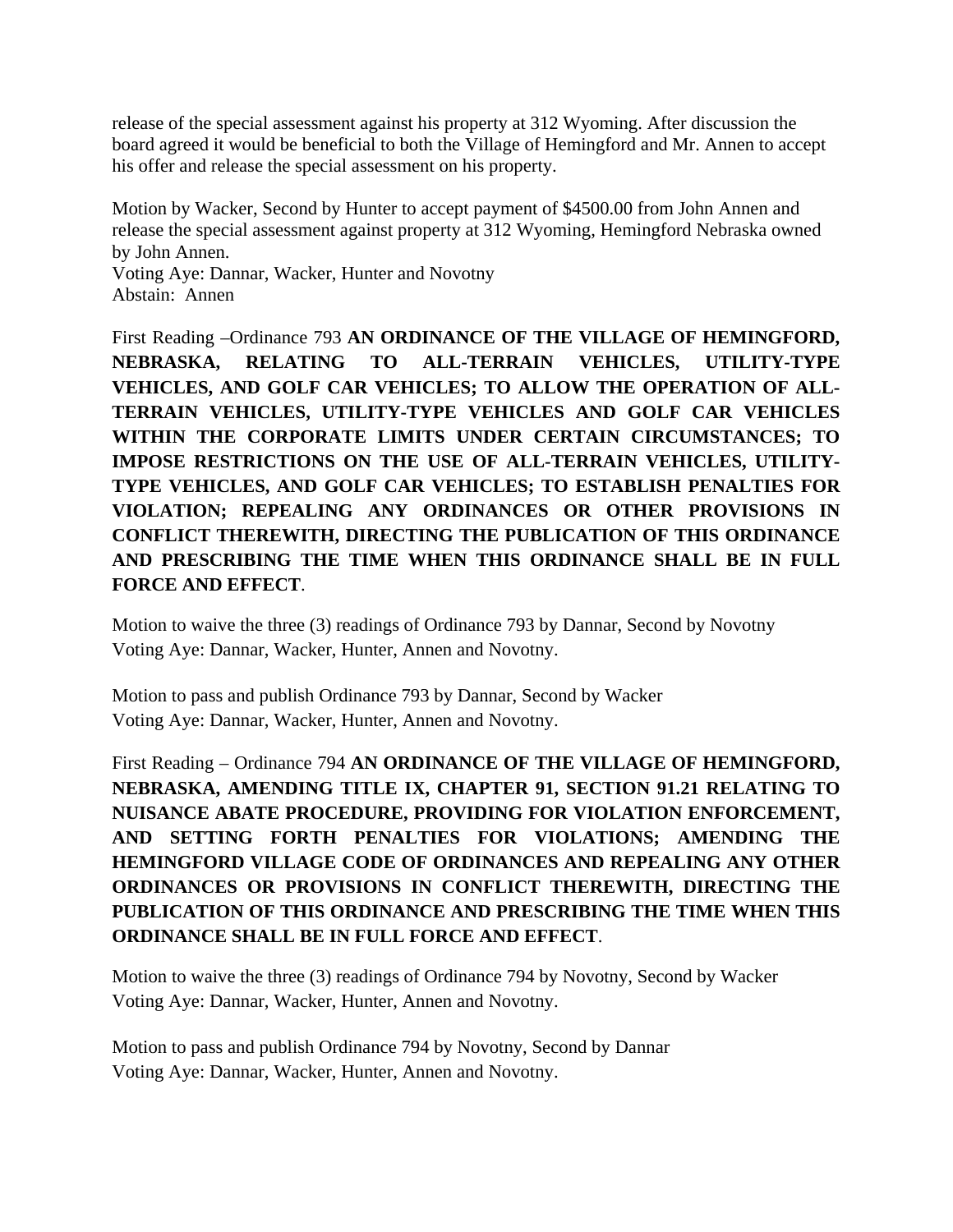First Reading- Ordinance 795 **AN ORDINANCE OF THE VILLAGE OF HEMINGFORD, NEBRASKA, RELATING TO THE LEGAL DISCHARGE OF FIREWORKS, DATES AND TIMES FOR DISCHARGING FIREWORKS WITHIN THE VILLAGE OF HEMINGFORD, AND THE PERMIT REQUIRED FOR SALE OF FIREWORKS; AND REPEALING ANY OTHER ORDINANCES OR PROVISIONS IN CONFLICT THEREWITH, DIRECTING THE PUBLICATION OF THIS ORDINANCE AND PRESCRIBING THE TIME WHEN THIS ORDINANCE SHALL BE IN FULL FORCE AND EFFECT**.

Motion to waive the three (3) readings of Ordinance 795 by Dannar, Second by Novotny Voting Aye: Dannar, Wacker, Hunter, Annen and Novotny.

Motion to pass and publish Ordinance 795 by Dannar, Second by Wacker Voting Aye: Dannar, Wacker, Hunter, Annen and Novotny.

Motion to adjourn at 8:56pm by Dannar, second by Wacker Voting Aye: Dannar, Wacker, Hunter, Annen and Novotny.

## 16‐May‐17 **VILLAGE**

| <b>ACR GLASS</b>                            | <b>RFPAIR</b>           | \$160.49   |
|---------------------------------------------|-------------------------|------------|
| <b>STURDEVANTS AUTO</b>                     | <b>SUP</b>              | \$174.11   |
| ALMQUIST MALTZAHN GALLOWAY &<br><b>LUTH</b> | <b>AUDIT</b>            | \$4,833.33 |
| <b>BANKCARD</b>                             | <b>SUP</b>              | \$1,125.27 |
| <b>BLOEDORN</b>                             | <b>SUP</b>              | \$139.60   |
| <b>BLUFFS SANITARY SUPPLY</b>               | <b>SUP</b>              | \$219.48   |
| <b>BOX BUTTE DEVELOPMENT CORP</b>           | <b>DUES</b>             | \$458.33   |
| <b>BYTES</b>                                | <b>CONTRACT SERVICE</b> | \$38.31    |
| <b>CASELLE</b>                              | <b>CONTRACT SERVICE</b> | \$336.33   |
| <b>COUNTY CLERK</b>                         | <b>DEED RECORDING</b>   | \$40.00    |
| <b>FARMERS COOP</b>                         | <b>SUP</b>              | \$248.15   |
| <b>FRAHMS PLUMBING</b>                      | <b>PARTS</b>            | \$132.00   |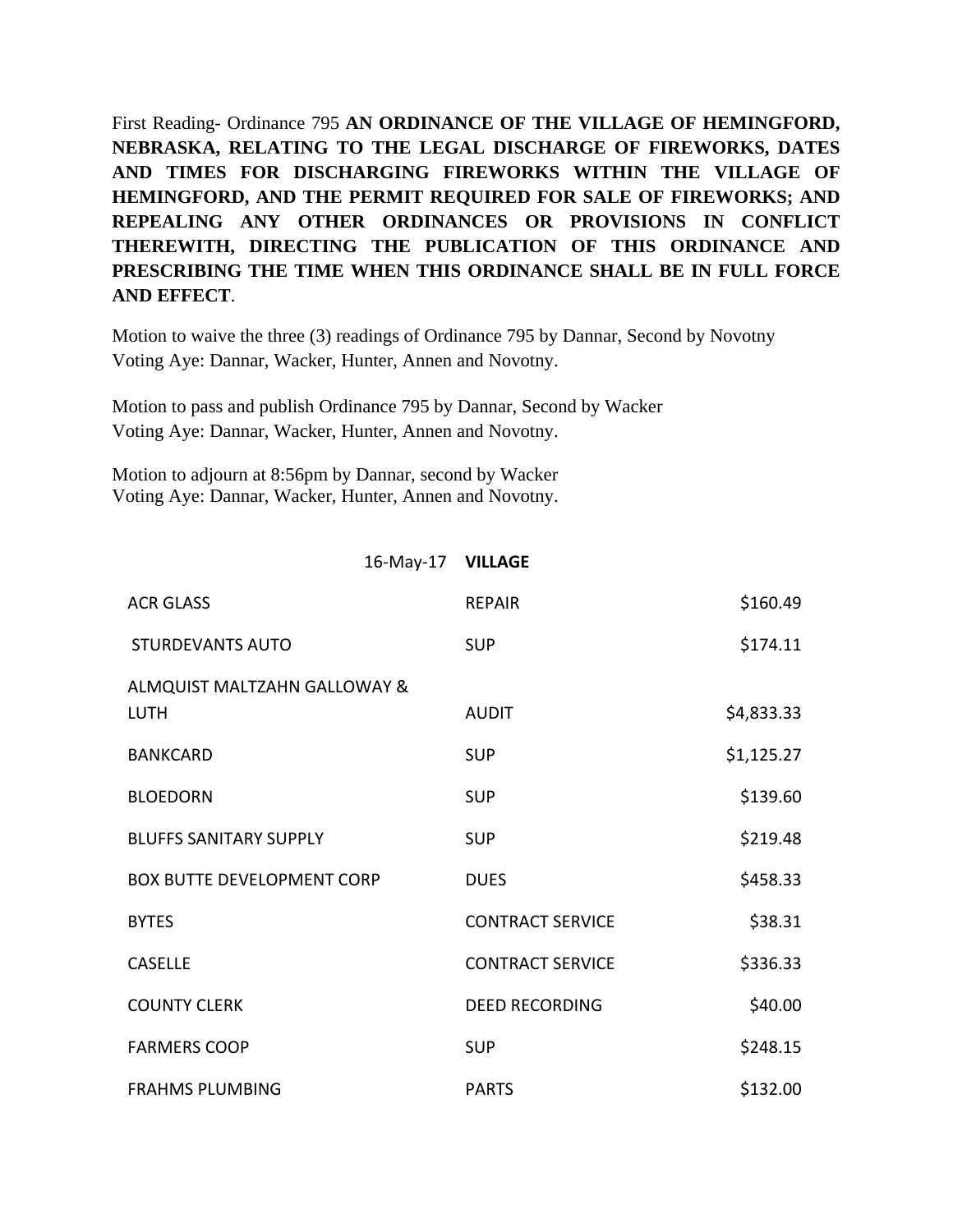| PAYROLL 05/11/2017           | <b>PAYROLL</b>        | \$13,813.56 |
|------------------------------|-----------------------|-------------|
| <b>PAYROLL 4/27/2017</b>     | <b>PAYROLL</b>        | \$13,079.24 |
| <b>WESTCO</b>                | GAS                   | \$547.43    |
| <b>VIAERO</b>                | <b>PHONE</b>          | \$218.29    |
| <b>ULINE</b>                 | <b>SAFETY EQUIP</b>   | \$93.01     |
| THE LEDGER                   | <b>ADVER</b>          | \$48.80     |
| <b>TEAM LAB</b>              | <b>SUP</b>            | \$1,660.00  |
| <b>SUSIE CHEEK</b>           | <b>CONTRACT LABOR</b> | \$83.34     |
| SIMMONS OLSENLAW FIRM        | <b>PRO FEES</b>       | \$1,791.73  |
| <b>RDJ</b>                   | <b>SUP</b>            | \$234.79    |
| <b>RABENS MARKET</b>         | <b>SUP</b>            | \$33.30     |
| <b>PURCHASE POWER</b>        | <b>POSTAGE</b>        | \$69.66     |
| <b>NTO</b>                   | <b>SUP</b>            | \$268.79    |
| <b>MOBIUS ELECTRONICS</b>    | <b>SUP</b>            | \$249.98    |
| <b>MOBIUS COMMUNICATIONS</b> | <b>INTERNET</b>       | \$25.00     |
| MIDWEST FARM SERVICE         | <b>SUP</b>            | \$87.48     |
| <b>MEL JOHNSTON</b>          | <b>SUP</b>            | \$74.53     |
| MC SIGNS AND DECALS          | <b>SUP</b>            | \$12.00     |
| <b>JOHN DEERE FINANCIAL</b>  | <b>SUP</b>            | \$178.14    |
| <b>HUSS AUTO REPAIR</b>      | <b>REPAIR</b>         | \$67.20     |
| HEMINGFORD COOP TELEPHONE    | <b>PHONE</b>          | \$426.39    |

**\$40,968.06**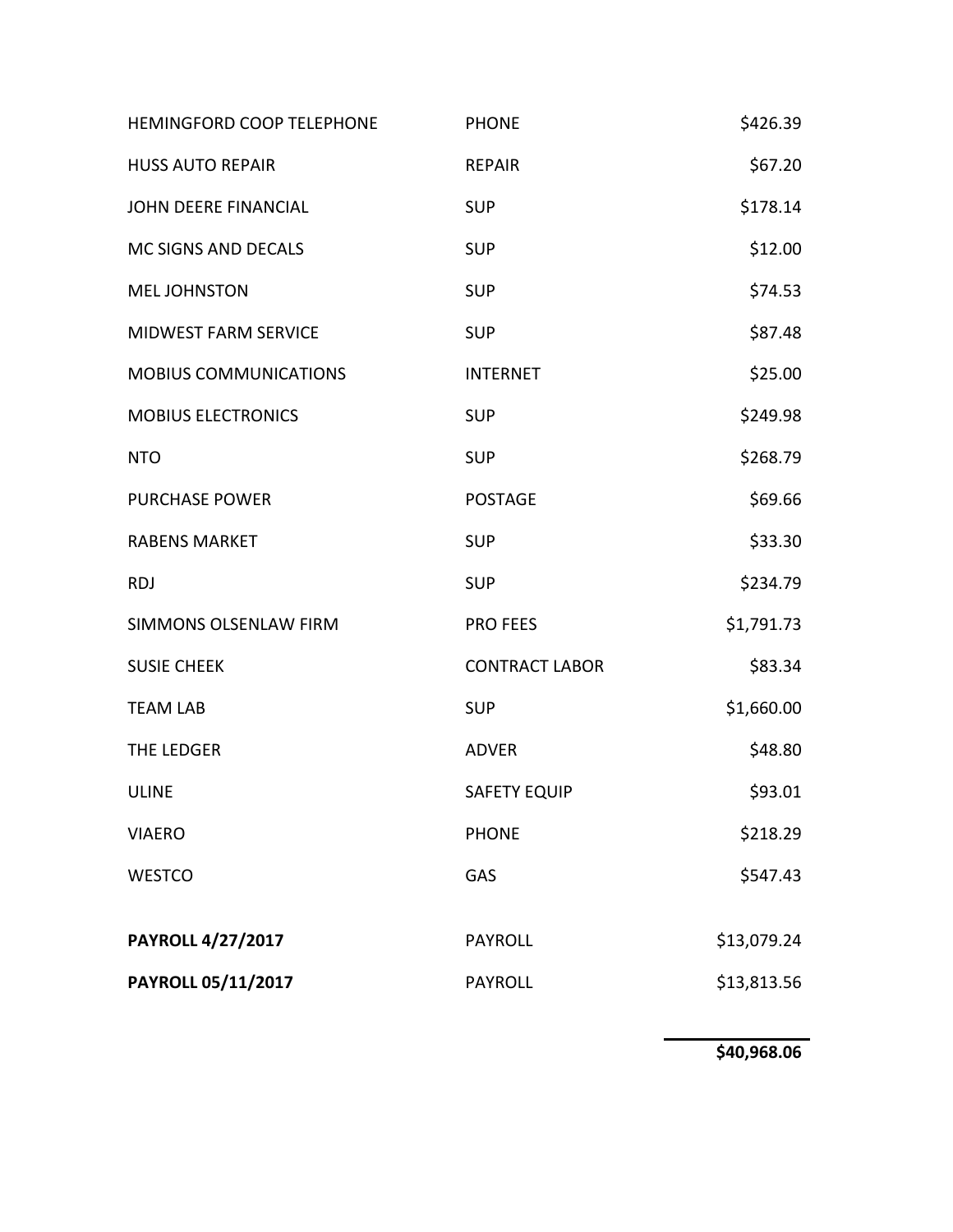## 16‐May‐17 **UTILITIES**

| ALMQUIST MALTZAHN GALLOWAY &      |                          |             |
|-----------------------------------|--------------------------|-------------|
| <b>LUTH</b>                       | <b>AUDIT</b>             | \$9,666.67  |
| <b>BANKCARD</b>                   | <b>SUP</b>               | \$90.59     |
| <b>BLACKHILLS ENERGY</b>          | <b>HEAT</b>              | \$256.71    |
| <b>BOX BUTTE AG SERVICE</b>       | <b>REPAIR</b>            | \$42.60     |
| <b>BOX BUTTE DEVELOPMENT CORP</b> | <b>DUES</b>              | \$916.67    |
| <b>BYTES</b>                      | <b>CONTRACT SERVICES</b> | \$76.64     |
| <b>CASELLE</b>                    | <b>CONTRACT SERVICES</b> | \$672.67    |
| <b>DHHS</b>                       | <b>WATER TESTING</b>     | \$214.00    |
| H&H                               | <b>HAULING</b>           | \$4,220.73  |
| <b>HD SUPPLY</b>                  | <b>SUP</b>               | \$801.85    |
| HEMINGFORD COOP TELEPHONE         | <b>PHONE</b>             | \$308.92    |
| <b>HUSS AUTO REPAIR</b>           | <b>SUP</b>               | \$4.99      |
| <b>LORI DANNAR</b>                | <b>TOOLS</b>             | \$74.84     |
| <b>MC SHAFF</b>                   | <b>PRO FEES</b>          | \$780.00    |
| <b>MUNICIPAL SUPPLY</b>           | <b>SUP</b>               | \$734.47    |
| <b>NPPD</b>                       | <b>POWER</b>             | \$39,222.13 |
| <b>NTO</b>                        | <b>SUP</b>               | \$537.57    |
| <b>ONE CALL</b>                   | <b>CONTRACT SERVICES</b> | \$10.62     |
| <b>PURCHASE POWER</b>             | <b>POSTAGE</b>           | \$139.34    |
| <b>RABENS MARKET</b>              | <b>SUP</b>               | \$94.66     |
| <b>STURDEVANTS AUTO</b>           | <b>SUP</b>               | \$38.06     |
| <b>SUSIE CHEEK</b>                | <b>CONTRACT LABOR</b>    | \$166.66    |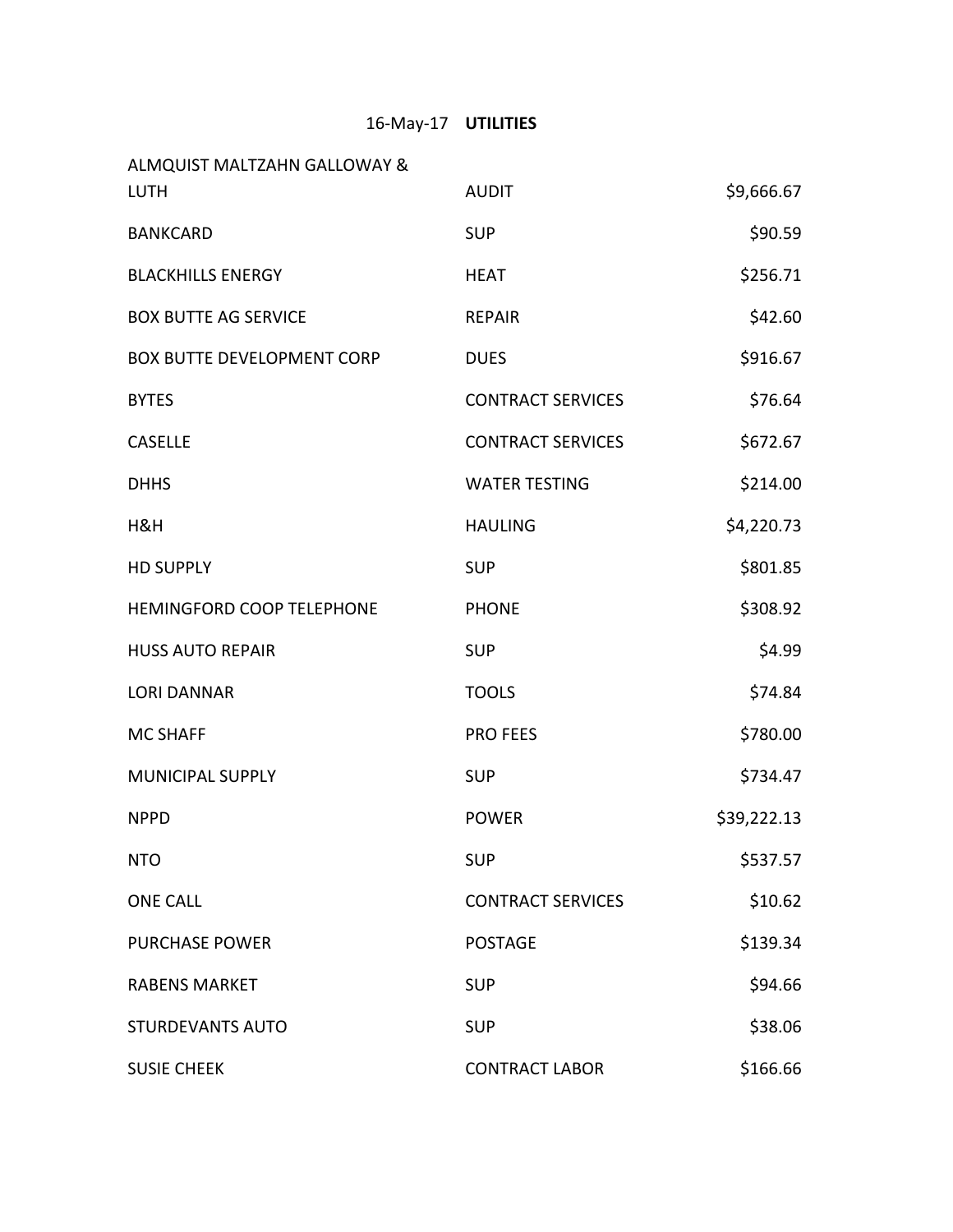| SWANN                    | <b>DISPOSAL</b>     | \$5,945.70 |
|--------------------------|---------------------|------------|
| THE LEDGER               | <b>ADVER</b>        | \$97.59    |
| <b>ULINE</b>             | <b>SAFETY EPUIP</b> | \$93.00    |
| <b>VAIREO</b>            | <b>PHONE</b>        | \$119.34   |
| <b>WESTCO</b>            | GAS                 | \$238.56   |
|                          |                     |            |
| <b>PAYROLL 4/27/2017</b> | <b>PAYROLL</b>      | \$9,436.57 |
| PAYROLL 05/11/2017       | <b>PAYROLL</b>      | \$9,541.69 |

**\$84,543.84**

| <b>HCCC Claims</b>            | 5/16/2017          |                |
|-------------------------------|--------------------|----------------|
| Aflac                         | <b>Benefits</b>    | 543.18         |
| Allied Insurance              | <b>Surety Bond</b> | \$<br>2,639.12 |
| <b>Bank Card Center</b>       | <b>Supplies</b>    | \$<br>707.21   |
| <b>Black Hills Energy</b>     | GAS                | \$<br>511.14   |
| <b>Bloedorn Lumber</b>        | <b>Supplies</b>    | \$<br>216.47   |
| <b>Blue Cross Blue Shield</b> | Insurance          | 5,412.29       |
| <b>Blue Stauta</b>            | Software           | 512.00         |
| <b>Bluffs Sanitary Supply</b> | <b>Supplies</b>    | \$<br>\$571.91 |
| Angie Wahl                    | <b>Supplies</b>    | 64.01          |
| Doc U Shred                   | Servcie Contract   | 28.00          |
| <b>Buds Pest Control</b>      | Servcie Contract   | \$<br>100.00   |
| Compufact                     | Recruitment        | 37.00          |
| Dave Randolph                 | Consultant         | \$<br>300.00   |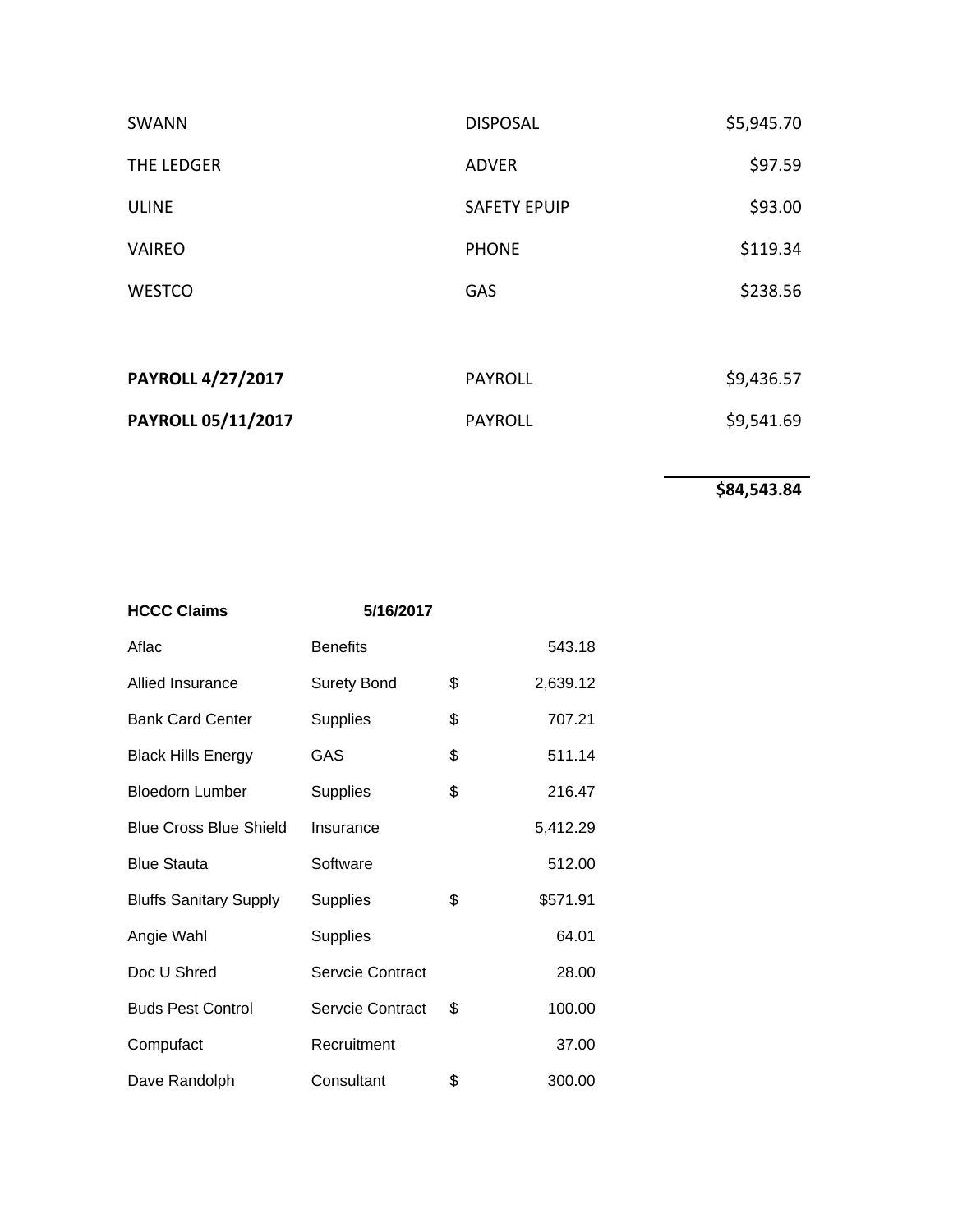| Daves Pharmacy               | Resident<br><b>Supplies</b> |                  |
|------------------------------|-----------------------------|------------------|
| David Johnson                | <b>Professional Fee</b>     | \$<br>\$360.00   |
| <b>Personal Safety</b>       | Equipment                   | 193.46           |
| <b>Direct Supply</b>         | Supplies                    | \$<br>\$2,702.25 |
| Dish Network                 | Cable                       | \$248.65         |
| Ecolab                       | supplies                    | \$<br>588.25     |
| <b>Harris Sales</b>          | Food                        | \$<br>301.72     |
| Stericycle                   | <b>Servcie Contract</b>     | 196.26           |
| <b>HCIS</b>                  | Dues and Subs               | \$<br>\$80.00    |
| <b>Hemingford Telephone</b>  | Telepone                    | \$<br>852.95     |
| <b>Hemingford Utilities</b>  | <b>Utilities</b>            | \$<br>2,031.71   |
| Nebraska Fire and<br>Safety  | <b>Servcie Contract</b>     | \$<br>\$686.94   |
| <b>Ideal Linen</b>           | Servcie Contract            | 93.70            |
| Karen Johnson                | Consultant                  | \$<br>500.00     |
| McKesson                     | Resident<br><b>Supplies</b> | \$<br>2,714.93   |
| Nebraska Total Office        | <b>Supplies</b>             | \$<br>252.81     |
| <b>Northwest Respiratory</b> | Resident<br><b>Supplies</b> | 396.00           |
| QAA Payment                  |                             | 9,257.50         |
| <b>CFPP Study Material</b>   | Education                   | \$<br>285.00     |
| <b>Stanley Healthcare</b>    | <b>Supplies</b>             | \$<br>\$83.90    |
| United Heartland             | Workcomp                    | 8,192.00         |
| <b>Pitney Bowes</b>          | Postage                     | 75.00            |
| <b>Rabens Market</b>         | Food                        | \$<br>606.29     |
| Senior Insight               | Consultant                  | \$<br>4,000.00   |
| <b>Solutions EAP</b>         | <b>Benefits</b>             | 73.70            |